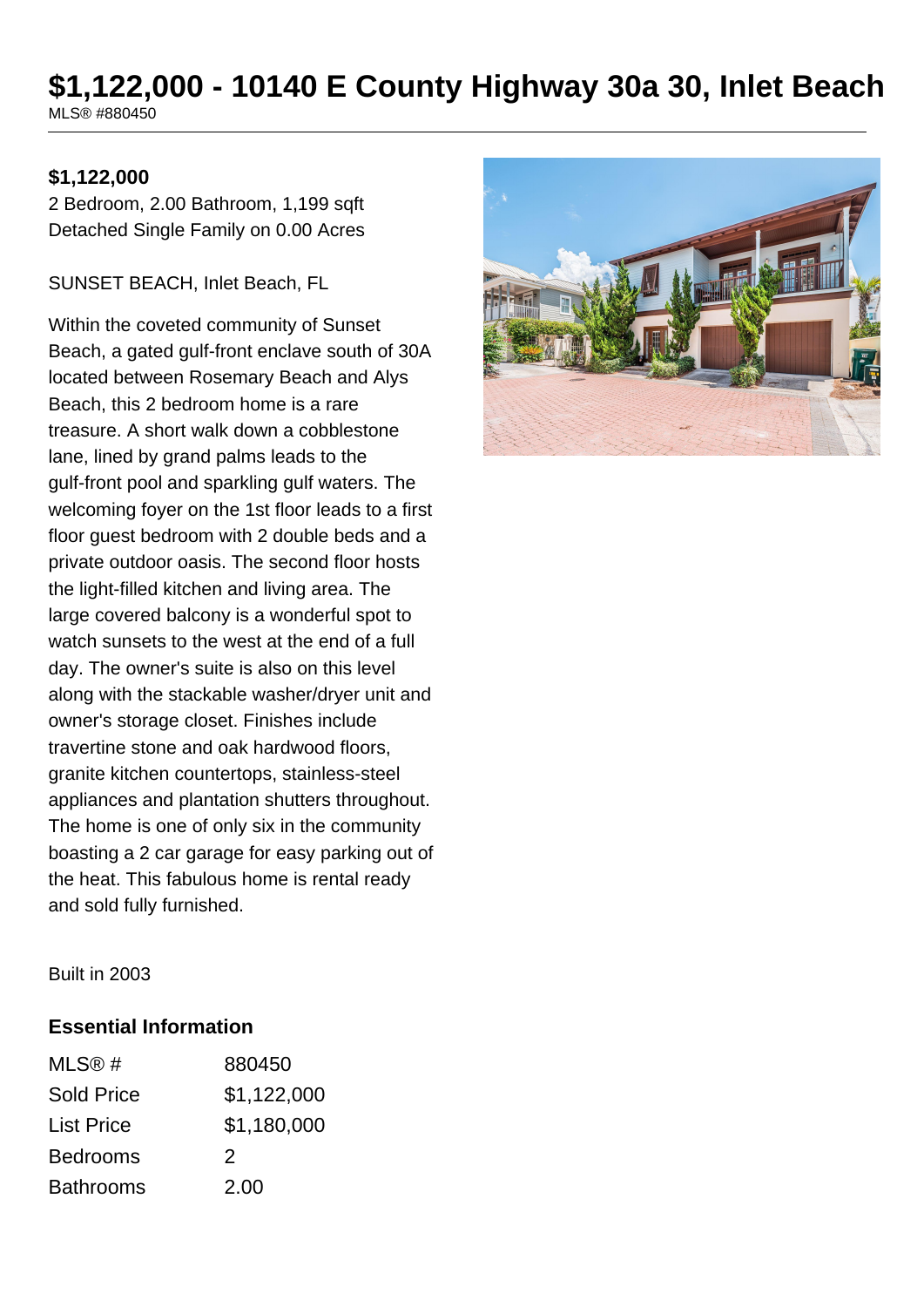| 2                             |
|-------------------------------|
| 1,199                         |
| 0.00                          |
| 2003                          |
| <b>Detached Single Family</b> |
| <b>Detached Single Family</b> |
| <b>Beach House</b>            |
| Sold                          |
|                               |

## **Community Information**

| Address      | 10140 E County Highway 30a 30 |
|--------------|-------------------------------|
| Area         | 18 - 30A East                 |
| Subdivision  | <b>SUNSET BEACH</b>           |
| City         | <b>Inlet Beach</b>            |
| County       | Walton                        |
| <b>State</b> | FL                            |
| Zip Code     | 32461                         |

## **Amenities**

| Amenities             | Deed Access, Pool, Waterfront                                        |
|-----------------------|----------------------------------------------------------------------|
| <b>Utilities</b>      | Electric, Gas - Natural, Phone, Public Sewer, Public Water, TV Cable |
| <b>Parking Spaces</b> | 2                                                                    |
| Parking               | Garage Attached                                                      |
| # of Garages          | 2                                                                    |
| Has Pool              | Yes.                                                                 |
| Pool                  | Community                                                            |

## **Interior**

| <b>Interior Features</b> | Breakfast Bar, Floor Hardwood, Floor Tile, Furnished - All, Kitchen |  |  |
|--------------------------|---------------------------------------------------------------------|--|--|
|                          | Island, Owner's Closet, Plantation Shutters                         |  |  |
| Appliances               | Auto Garage Door Opn, Microwave, Range Hood, Refrigerator,          |  |  |
|                          | Refrigerator W/IceMk, Stove/Oven Electric, Stove/Oven Gas           |  |  |
| Cooling                  | <b>AC</b> - Central Elect                                           |  |  |
| # of Stories             |                                                                     |  |  |

## **Exterior**

| <b>Exterior</b> | Block, Frame, Trim Wood                                |
|-----------------|--------------------------------------------------------|
|                 | Exterior Features Balcony, Fenced Privacy, Rain Gutter |
| Lot Description | Covenants                                              |